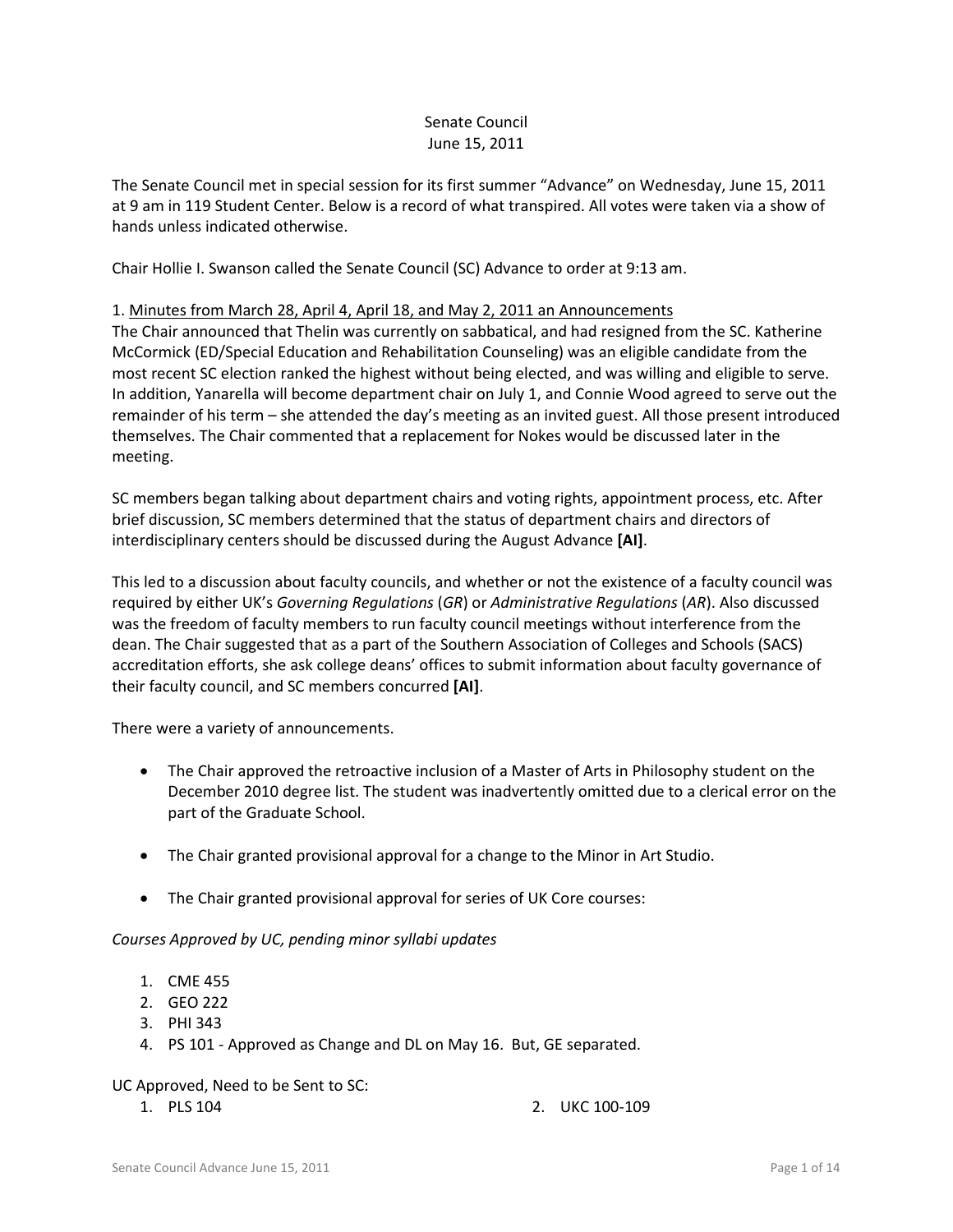|     | 3. UKC 110-119     | 13. UKC 310-319 |
|-----|--------------------|-----------------|
| 4.  | UKC 120-129        | 14. UKC 320-329 |
| .5. | UKC 130-139        | 15. UKC 330-339 |
|     | 6. UKC 140-149     | 16. UKC 340-349 |
| 7.  | <b>UKC 150-159</b> | 17. UKC 350-359 |
| 8.  | UKC 160-169        | 18. UKC 360-369 |
|     | 9. UKC 170-179     | 19. UKC 370-379 |
|     | 10. UKC 180-189    | 20. UKC 380-389 |
|     | 11. UKC 190-199    | 21. UKC 390-399 |
|     | 12. UKC 300-309    |                 |

*Courses approved by GEOC, but have not been approved by UC yet:*

- 1. A-H 105
- 2. ARC 314
- 3. CLA 191
- 4. ECO 101
- 5. ENG 191 (in course catalog as A&S 100, section 43)
- 6. GEO 221 (in course catalog as A&S 100, sections 28-33)
- 7. GLY 151 (in course catalog as A&S 100, sections 19-22)
- 8. HIS 104
- 9. PHY 231 & 241
- 10. PLS 103
- 11. PS 210
- 12. SOC/AAS 235

*Course approved by SC, but not Gen Ed approved, a Pre-GEOC course.*

1. GER 105 – New course approved by SC on 11/15/2010 - Pre IGEOC, no indication of GE

## *At SC, not yet approved*

- 1. A-H 106 Sharon sent to Sheila on 2/8/11 but left off Gen Ed forms. It was PRE-IGEOC APPROVED.
- 2. GLY 185 (in course catalog as A&S 100, sections 401-402)– Sharon sent to Sheila on 4/19/11 for Natural Science. The form was incorrect and should instead be Quantitative Foundations. Sharon, could you please make this adjustment and notify Sheila?
- 3. HIS 108 Sent to SC on 5/16/11
- 4. HIS 109 Sent to SC on 5/16/11
- 5. PSY 215 –Marked as approved May 16, Pre-IGEOC, not listed on transmittal as GE
- 6. SPA 208 Sharon sent to SC on 4/19/11 and cc'd me. The document appears to be complete. Sheila has that this course was received by SC on 5/6/11. Not sure why the discrepancy?
- 7. TA 273 (formerly TA 371). This course was sent to SC on 4/20/11 with course change forms and Gen Ed forms, files look complete.
- 8. TA 274 (formerly TA 471). This course was sent to SC on 4/20/11 with course change forms and Gen Ed forms, files look complete.
- 9. WRD 111 I have this recorded as UGC approved on 12/1/10 and that Sharon sent it to Sheila in December. CIS 110, 111, and WRD 110 are all approved as Gen Ed on April 11 transmittal. WRD 111 is same course as CIS 111, only difference is the prefix.

*Courses on the Books, Approved for GEN ED by PRE\_IGEOC Vetting Teams:*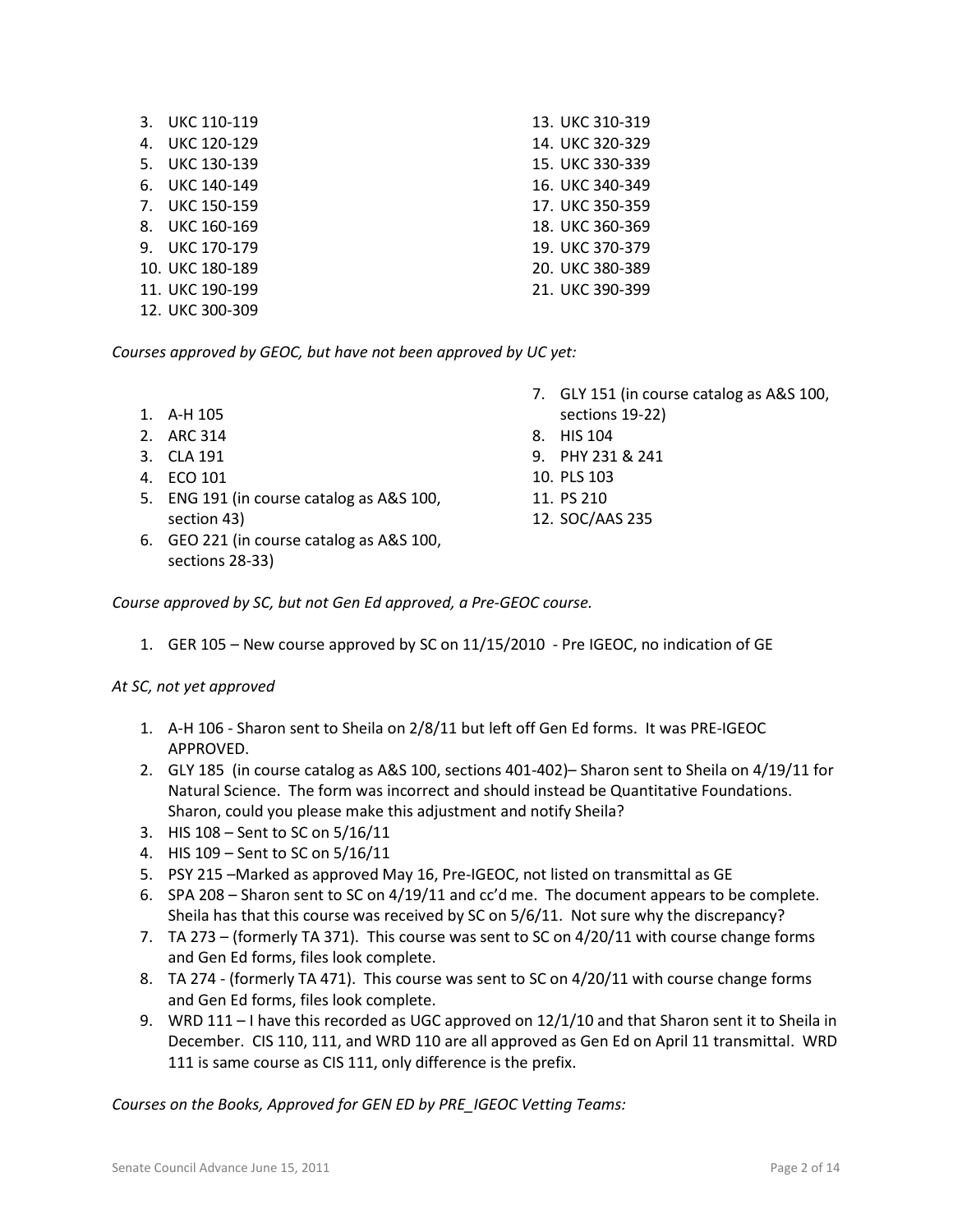1. A-H 310

- 2. A-H 334
- 3. ANT 311
- 4. LAS 201
- 5. SOC 350
- The Chair offered provisional approval for a series of courses and programs, posted online on May 16 and May 18.

| May 16 Courses:    |                            |
|--------------------|----------------------------|
| <b>ANT 242</b>     | May 18 Courses:            |
| <b>CHE 105</b>     | A-E 685                    |
| <b>CHE 111</b>     | A-H 101                    |
| <b>CLS 120</b>     | A-H 106                    |
| <b>CLS 822</b>     | A-H 628                    |
| <b>CLS 835</b>     | A-S 380                    |
| <b>CLS 836</b>     | AAD 150                    |
| <b>CLS 843</b>     | <b>AAD 202</b>             |
| <b>CLS 844</b>     | <b>AAD 302</b>             |
| <b>CLS 848</b>     | <b>CIS 110</b>             |
| <b>CLS 856</b>     | <b>CIS 111</b>             |
| <b>CLS 860</b>     | <b>EDC 533</b>             |
| <b>CLS 881</b>     | EE 499                     |
| <b>CLS 882</b>     | <b>ENG 518</b>             |
| <b>CLS 883</b>     | <b>GEN 100</b>             |
| <b>CLS 884</b>     | GEO 255                    |
| <b>CLS 885</b>     | GEO 320                    |
| <b>CLS 890</b>     | <b>HIS 112</b>             |
| <b>CLS 895</b>     | <b>LIN 318</b>             |
| <b>HJS Courses</b> | MA 111                     |
| <b>MLS 400</b>     | MA 113                     |
| MLS 430            | MA 137                     |
| <b>MLS 440</b>     | MA 514                     |
| <b>MLS 465</b>     | PT 686                     |
| MLS 466            | <b>TA 271</b>              |
| MLS 467            | <b>WRD 110</b>             |
| <b>MLS 468</b>     |                            |
| <b>MLS 464</b>     | May 18 Programs:           |
| MLS 469            | Agriculture BS Programs    |
| MLS 476            | <b>BA/BS Linguistics</b>   |
| MFS 609            | <b>BS Computer Science</b> |
| <b>PHI 300</b>     | <b>MA Art Education</b>    |
| <b>SPA 371</b>     | MA Middle School Education |
|                    | <b>BA Art Studio</b>       |
| May 16 Programs:   | <b>BFA Art Studio</b>      |

Minor in Judaic Studies PhD in Statistics BHS in Clinical Laboratory Sciences BA Arts Administration

BS Nursing, Second Degree Nursing Option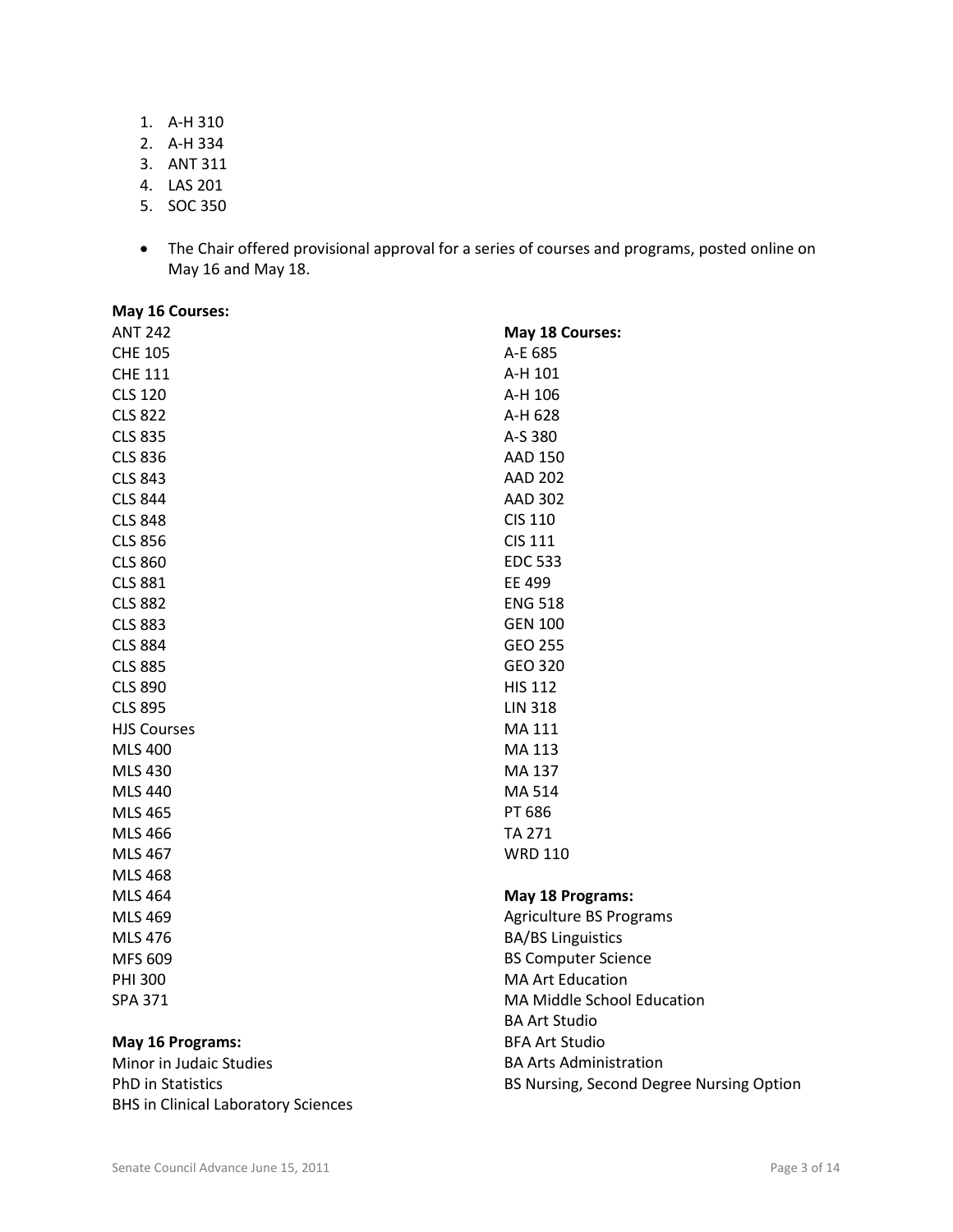• The Chair announced the tentative date for the August Advance – Friday, August 5. At this Advance, SC members will establish goals for the upcoming year and charges for University Senate (Senate) committees, among other things.

The Chair asked Peek if he had any thoughts to offer on the Board of Trustees' Healthcare Committee Retreat or the Board of Trustees (Board) meeting the previous day. Peek offered an update to SC members and there was a brief discussion about the abysmal state of UK's brick and mortar facilities.

The Chair solicited a motion to approve the SC minutes from March 28, 2011, April 4, April 18, and May 2, 2011 as distributed. Grossman **moved** thusly. Wermeling **seconded**. There being no additional discussion, a **vote** was taken and the motion **passed** with none opposed.

# 2. Old Business a. Action Items The Chair reported on the status of some Action Items (AI).

AI #5 – SC subset to examine and revise the description of the administrative coordinator's job duties with a view towards increasing compensation. (7/14/10): The Chair said that these efforts were still ongoing

AI #20 – Charge Senate's Academic Programs Committee with creating processes for substantive change issues (teach-out, contractual/consortium process, off-campus sites, how to reopen a suspended program). (8/23/10): This will carry forward to academic year (AY) 2011-12.

AI #31 - Ask the Provost to submit a statement of financial and administrative feasibility for proposals prior to the proposals being sent to cmte. (10/4/10): This is in progress, and will be incorporated into the new document handling system.

AI #36 – Send solicitation for Commencement Cmte Co-Chair to college associate deans. (10/18/10): The Chair reported that a number of solicitations from the Office of the Senate Council had failed to identify a faculty member willing to volunteer. Jeannine Blackwell, dean of the Graduate School and commencement organizer, suggested to the Chair that Ruth Beattie (AS/Biology) be allowed to serve as Commencement Committee co-chair. The Chair reported that she had not objected, and there were no objections from SC members.

SC members talked about past and ongoing faculty governance initiatives. Mrs. Brothers commented that there was insufficient staffing in the Office of the Senate Council (OSC) to carry out all the activities initiated by the SC. Wermeling said it was important to identify and examine the core functions of the OSC and determine what should be deferred or pushed down. The Chair commented that this would be partly discussed later in the meeting when SC members reviewed the next agenda item, "Status of Pending Courses - Final Report." The Chair commented that the report seemed to illustrate the need to push the responsibility for details on course forms back to the college or council, and away from the OSC.

Grossman opined that the SC has two major functions: 1. perform the business of the faculty; and 2. represent faculty to the administration. He said that the SC had not done much with the latter aspect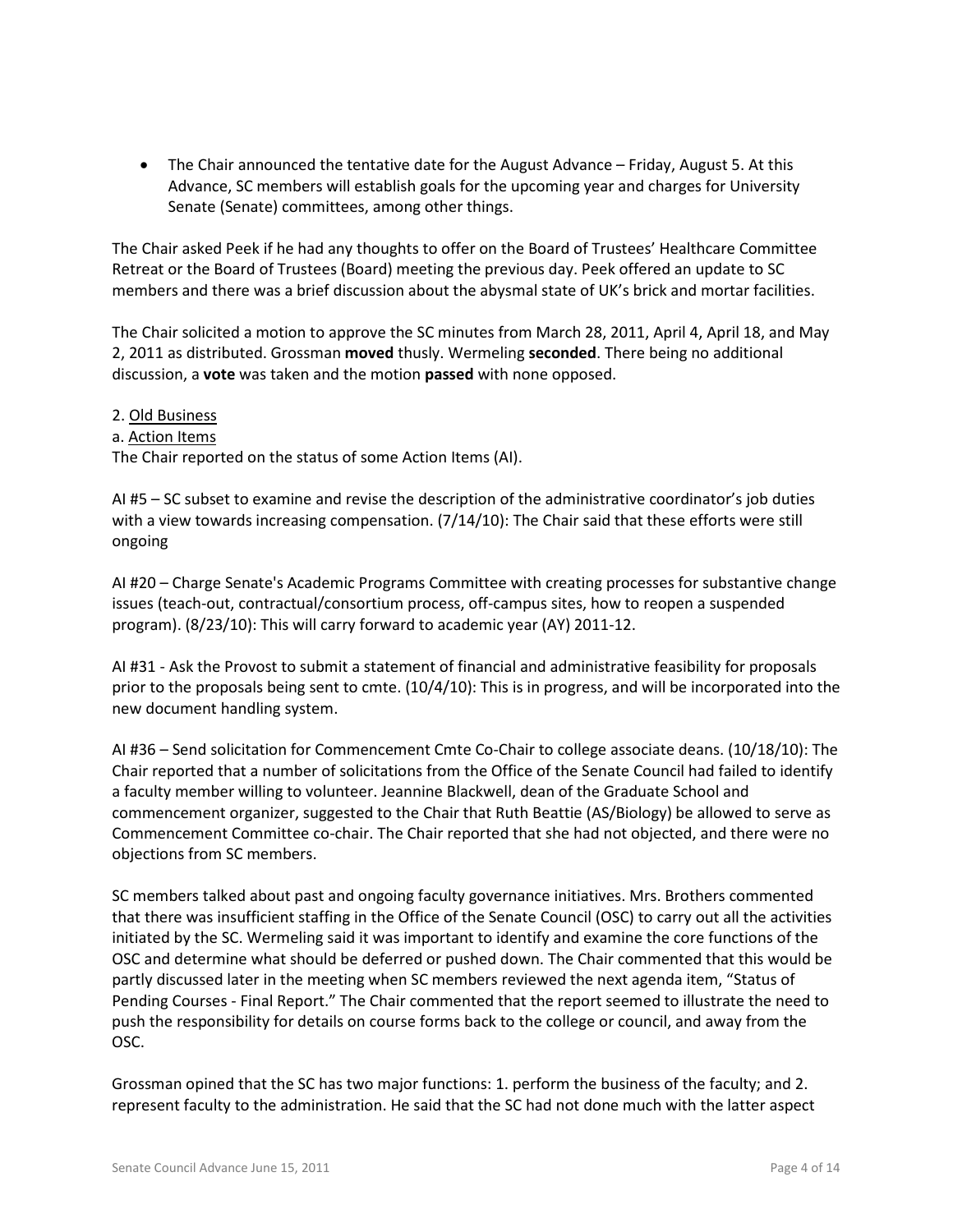(represent faculty to the administration) but that it was increasing. In addition, the first component (perform the business of the faculty) had not gotten smaller, but rather was getting bigger. Performing the business of the faculty has been the focus of the SC for the past several years.

AI #46 – Discuss election of officers, specifically who is eligible to cast votes. (12/6/10); Solicit opinions from the Senate. (2/28/11): A second reading of this change is needed, and will be conducted during the September Senate meeting. Grossman expressed concern that incoming senators would not have sufficient background information on the proposal to be well informed when voting. It was determined that the issue would be discussed in new senator orientation, and that the Chair would also mention it in a welcome email to new senators.

[AI] #49 – Create a charge for a committee to review DL courses. (12/6/10): There was some discussion about this item and whether or not the SC could utilize a small distance learning (DL) workgroup that sprang from the Interim General Education Oversight Committee (IGEOC). There was general consensus that at least some of the small workgroup members would be invited to be members of a new ad hoc committee. SC members also discussed the need for guidance for faculty about, among other things, DL meeting patterns and appropriate methods to secure an exam in a DL course. Having an ex officio member from administration was also suggested.

Grossman **moved** that the SC form an ad hoc committee charged with formulating a document describing best practices with regard to distance learning practices, and that the membership of such a committee be determined by the SC Chair. Yanarella **seconded**. There was some discussion about the motion. A **vote** was taken and the motion **passed** with none opposed **[AI]**.

AI #57 – Look into creating a Senate committee on assessment. (1/31/11): The Chair asked if another ad hoc committee was in order. SC members discussed the merits of an ad hoc committee versus a standing Senate committee, the purpose of the committee (to involve faculty in an activity heretofore largely organized by administrators), and the varying assessment needs and methodologies for individual disciplines and colleges. SC members liked the idea of a standing Senate committee, fed by college assessment committees under the purview of the faculty councils. A standing committee could have general oversight, but also intervene if program faculty feel they are being assessed unfairly.

Grossman **moved** that the Senate establish an ad hoc committee on assessment whose charges are as follows: first, ask the college faculty councils to establish their own committee on assessment to work with administration to put into place assessment-related policies relevant to courses and programs in those colleges; second, work with the newly-formed college assessment committees on issues of governance to ensure the assessment process is fair and equitable for all involved; and third, report back to the full Senate at least once during an academic year. Yanarella **seconded**.

SC members discussed the motion at length, including what exactly would be assessed (learning assessment from a faculty perspective), membership, and the assessment principles to be utilized (from SACS or other accrediting bodies). The Chair suggested that the director of Planning and Institutional Effectiveness be invited to the SC's August Advance **[AI]**.

After a little while, a **vote** was taken and the motion **passed** with none opposed and two abstaining.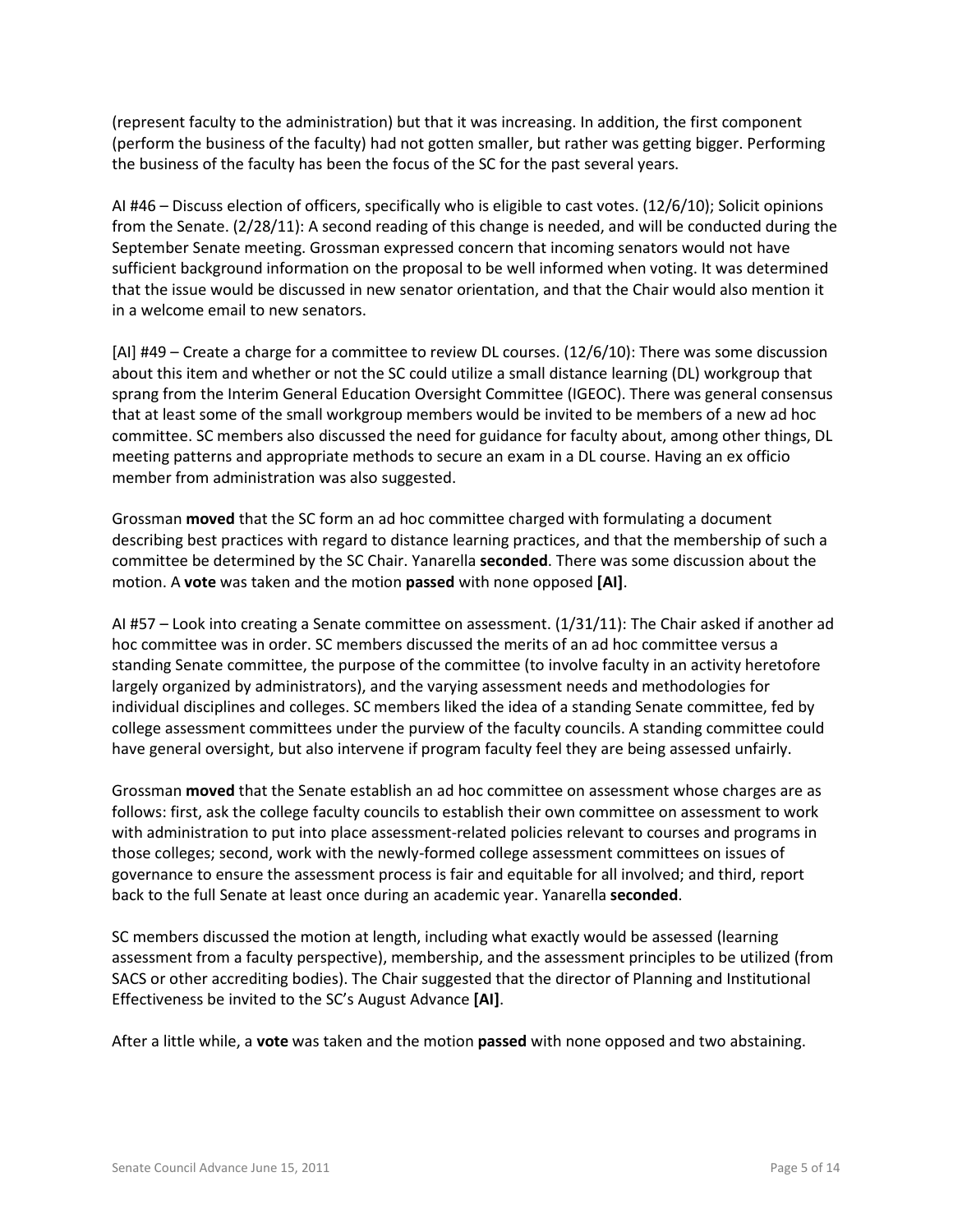AI #66 - Develop metrics for faculty input into president's performance during summer retreats. (4/4/11): The Chair reminded SC members that Wasilkowski had been particularly interested in this issue. She suggested the SC address it at the August Advance, and there were no objections **[AI]**.

It was noted that the numbering on the Action Items list was off, and needed to be corrected.

[AI] # 67 - Offer ideas on the presidential search process, from the faculty perspective. (4/18/11): It was ultimately decided that the faculty members on the Presidential Search Committee (the Chair, Steiner and Lee Meyer (AG/Agricultural Economics)) will draft a report on their perceptions of the process, and also incorporate perspectives of other roughly similar universities that have recently undergone a presidential search **[AI]**. The Chair suggested that if the report was good enough, it could be submitted to one or two national higher education periodicals.

## b. Update on Status of Pending Courses - Final Report

The Chair referred SC members to the final report on course approvals, and the associated spreadsheet of courses grouped by problem. The report was created by a temporary employee that was funded by the Office of the Provost for three months, through May 30. The Chair summarized by saying that of the 600 courses received in the OSC, 312 had problems that required the OSC to engage in additional communication with the contact person. The Chair wondered out loud why the OSC was spending its scarce resources on these types of issues.

Those present, including Mrs. Brothers, engaged in a lengthy discussion of the issue of course and program reviews. Grossman suggested that the report be circulated more widely, to help illustrate that the OSC was not slowing down the curricular approval process. Mrs. Brothers offered a recent anecdote about all three academic councils (Graduate Council, GC; Health Care Colleges Council, HCCC; and Undergraduate Council, UC) having approved a series of courses with "L" in the course number. Because course numbers cannot include random letters, Mrs. Brothers was then obliged to work with the proposing department to change all the invalid course number/letters, modify associated course change forms and prerequisites, and modify the program change form. That issue should have been dealt with at one of the academic councils, if not inside the college before being submitted to an academic council. Grossman suggested that Mrs. Brothers put together a checklist of the problems she encounters most often in reviewing curricular proposals, and disseminate that to colleges **[AI]**.

Among other aspects, SC members discussed the insufficient funding and staffing for the OSC, the primary duties and functions of the SC, and the need for academic councils to do a better job reviewing the clerical aspects of curricular proposals. It was ultimately decided that Mrs. Brothers will, for all future issues, return the particular proposal to the most recent reviewing council with explicit information on what is wrong and carbon copy the contact person. The contact person will be instructed to work with the appropriate council coordinator, and a revised, final version can then be sent back to the OSC. SC members were divided as to the merits of widely publishing the report on courses. The Chair will contact deans and academic council chairs to let them know that the OSC will be returning incomplete/incorrect forms to the reviewing council **[AI]**.

The Chair asked Mrs. Brothers to give an update on the ongoing efforts for a document handling system, and Mrs. Brothers did so. The probable need for an additional employee in the OSC was discussed again. It was recognized that a completely different and new document handling system may change the needs of the OSC. The Chair asked Mrs. Brothers to schedule a meeting with Provost Subbaswamy to share with him the ongoing issues and possible solutions for the curricular approval process **[AI]**.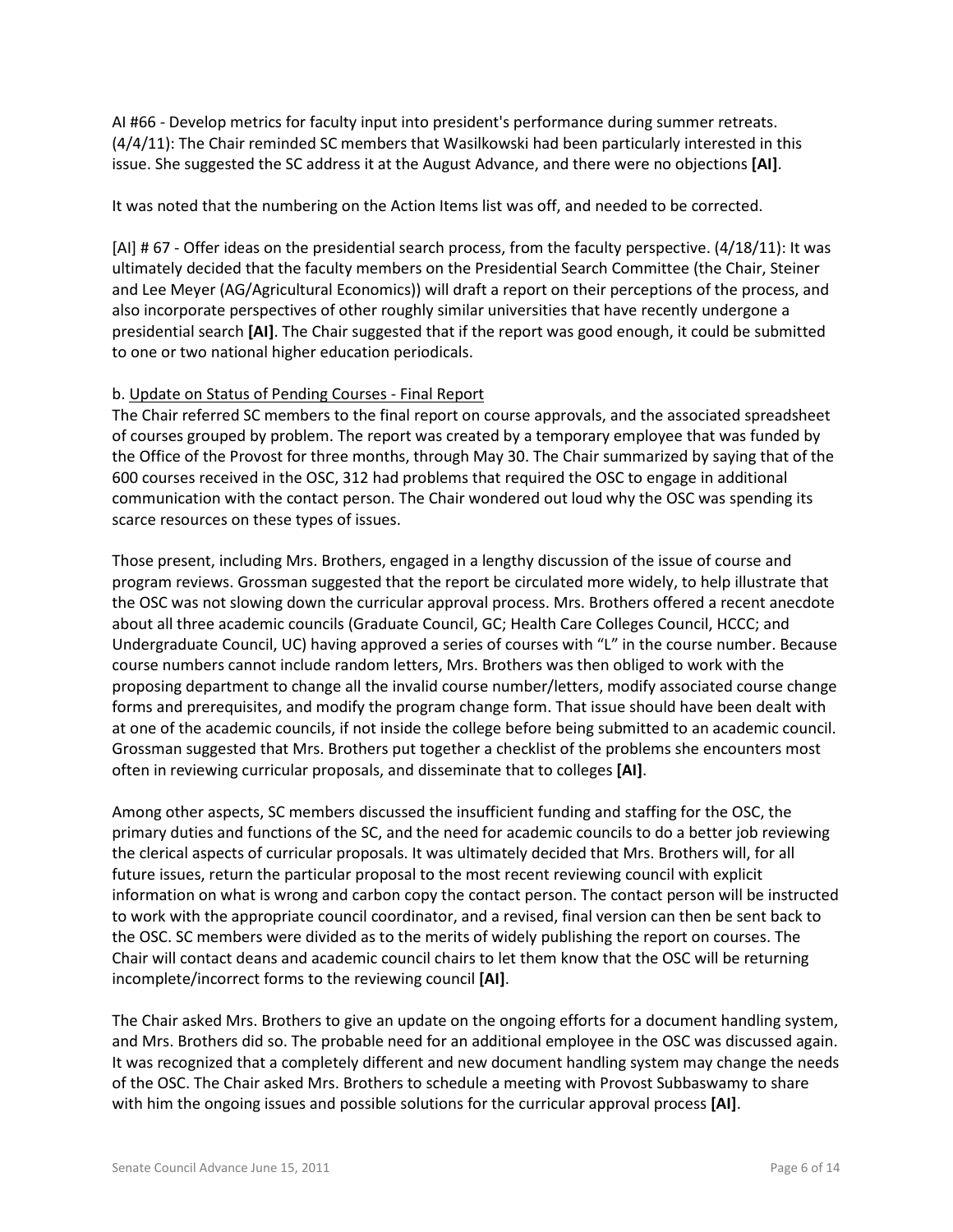# 3. Appointment of Senator to Serve Remainder of Nokes' Term (through December 2012) SC members heard that there were no more "runners up" from the last SC election to call upon to fill the remainder of Nokes term, when she steps down from the SC on July 1 to assume the position of department chair of Biosystems and Agricultural Engineering. SC members discussed possible replacements from the Senate and concentrated on professors from Agriculture.

SC members agreed that so long as the Chair concentrated on full professors from Agriculture, she had the leeway to settle on a final senator to serve in the SC.

# 4. QEP-Topic Development Team (TDT) Membership

The Chair directed SC members to the proposed membership of the Quality Enhancement Plan (QEP) Topic Development Team (TDT) on communication across the curriculum, as well as the descriptions of the various subcommittees. SC members discussed the proposed membership. They commented that about half the membership was made up of staff and administrators, and there were not many scientists or engineers in the mix.

Grossman **moved** that the SC ask the organizers QEP Topic Development Team to add four more scientists/engineers be added to the proposed membership prior to SC endorsement, and increase the proportion of faculty members who do not hold the position of department chair or higher. McCormick **seconded**. It was agreed that the addition of new scientists/engineers could either be completely new members, or replacements for proposed members.

A **vote** was taken and the motion **passed** with none opposed.

## 5. Overview of Faculty Meetings

The Chair explained that about three weeks prior to the Advance, President-elect Eli Capilouto called her and asked if she would organize about eight Faculty Meetings, with six to eight faculty members each, for small group discussions. President-elect Capilouto asked that the faculty be diverse in nature and represent the broad spectrum of campus. She said that almost 200 faculty were invited and about 50 attended the Faculty Meetings. The Chair attended a couple of the Faculty Meetings, but due to travel and other issues, Grossman and Blonder attended the remainder as hosts.

Blonder and Grossman offered their opinions on the Faculty Meetings, as did others present who also attended. There seemed to be a few topics that were discussed most frequently:

- Underfunding of teaching assistants and losing students to other universities.
- Status of women, probationary period extensions and inequities across campus with respect to use of the probationary period extensions.
- Lack of transparency and accountability from administrators.
- Value of Top 20 Business Plan.
- Abysmal state of brick and mortar facilities.
- The perceived state of undergraduate education lying in "the Valley of Death" (caught between Athletics and UK Healthcare).
- Department chairs.
- The "good old boys' network" in the College of Medicine.
- Salaries.
- Difficulty starting new and/or unique educational offerings.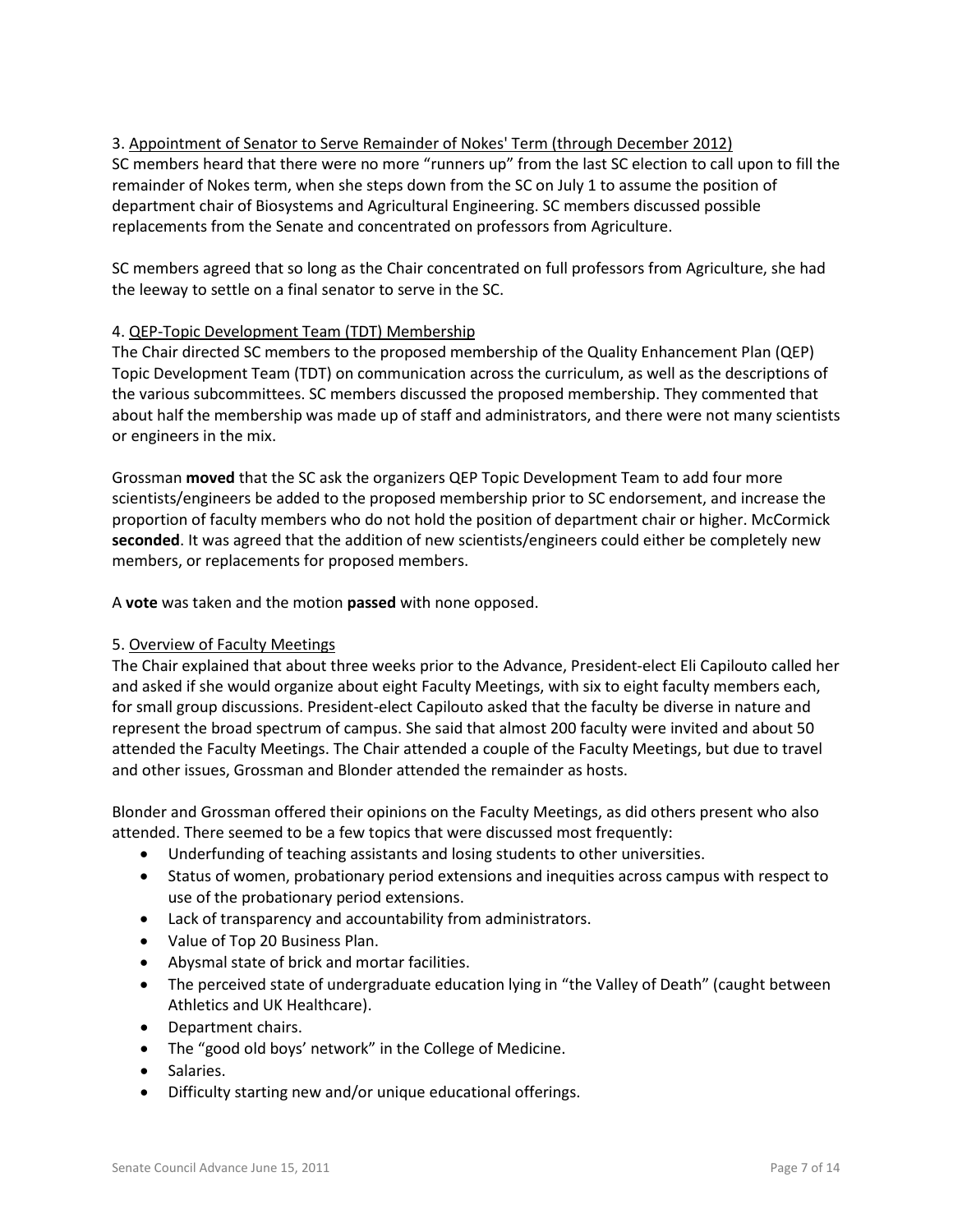SC members were happy with the discussions from the Faculty Meetings. With regard to President-elect Capilouto's questions and comments during the Meetings, SC members reported hearing only good things about the interactions between him and faculty members.

### 6. Recap - SC's Goals for 2010-11

SC members primarily concentrated on the goals that were ongoing, or that had not yet been met.

Grossman said that Goal 2b ("Improve communication between Senators and Home Departments/Colleges – Encourage senators to establish a mechanism to communicate with their college constituencies") still needed work. He said that when he does not take notes during the University Senate (Senate) meeting when he sends an update to send to Natural Sciences senators in the College of Arts and Sciences – he just gives a brief overview, and emphasizes things that might be of particular interest to his colleagues (e.g. new program in Arts and Sciences, change to/new campuswide regulation).

After additional discussion, the Chair said that she was planning on meeting with each college's faculty council in the fall. She said she would reinforce at those visits the need for each council to identify a senator to be responsible for communications **[AI]**.

After a few additional comments, SC members left for lunch around 12:15, and returned about 1:10.

### 8. Roundtable with Committee Chairs

### John Rawls, Chair, Senate's Academic Facilities Committee

The Chair invited John Rawls, chair of the Senate's Academic Facilities Committee (SAFC), to begin the afternoon session by offering his thoughts on his committee's deliberations over the past year. Those present discussed the process of approval for capital projects, as well as setting priorities. Guest Rawls and SC members engaged in a discussion about UK's facilities for almost an hour. The Chair reiterated to Rawls that when he thought it was time to present something to the Senate, that he merely had to ask to be given time on a meeting agenda. Grossman suggested that the SAFC chair be included regularly in meetings of the Capital Planning Advisory Group, under the auspices of the Provost. SC members liked that idea, particularly the idea of having that individual report back to the Senate **[AI]**.

Wood commented that "academic merit" vs. "non-academic merit" was not easily measurable. She opined that creating metrics to use while reviewing capital planning requests would be helpful for faculty.

As Rawls prepared to depart, he asked SC members for guidance on SAFC activities. SC members were in agreement that a concentration on buildings should remain the primary charge for the SAFC. Rawls then said the SAFC will be conducting some site visits to buildings on campus, and asked the SC to let him know if the SAFC should delve into any other matter related to facilities. SC members related various anecdotes about the academic difficulties presented by a lack of appropriate facilities (wet and dry laboratories, computer labs, classroom space). Grossman suggested that the SAFC also look into UK's Physical Plant Division (PPD) and work order costs, overruns, and mistakes made by PPD for which the department is required to pay.

There was then a brief discussion about membership on the SAFC and other committees, as well as the ex officio members from administration. Mrs. Brothers suggested she send Rawls a list of returning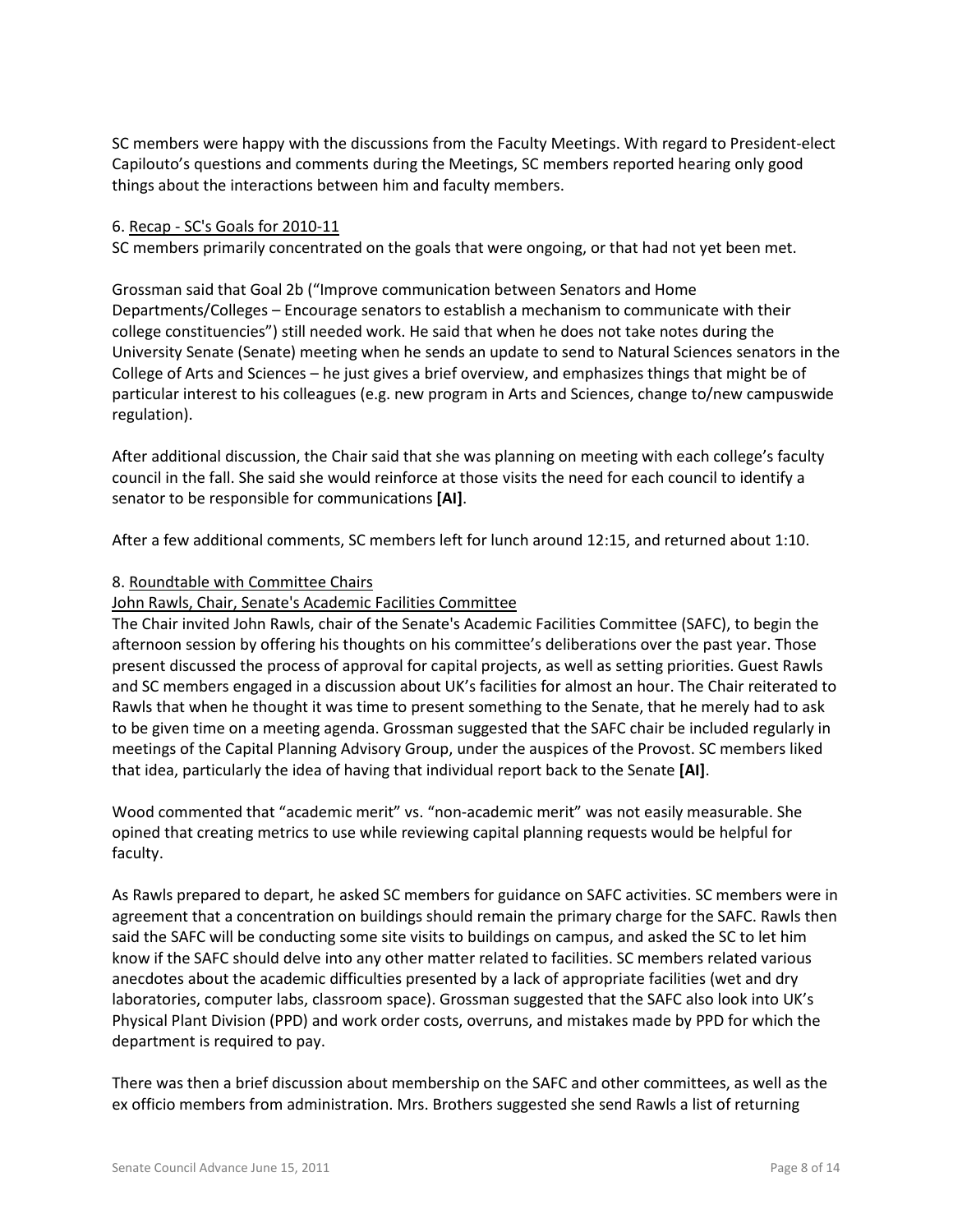senators **[AI]** and he said he would gladly use it to begin soliciting members for the upcoming year. Wermeling supported the idea that there be a reciprocal policy of ex officio membership between committees of the faculty and the administration. The Chair noted that she petitioned to have the chair of the Senate's Academic Planning and Priorities Committee, Walter Ferrier, added to the Provost's University Committee on Academic Planning and Priorities and was successful, so there was precedent.

The Chair thanked Rawls, and he departed.

### Walter Ferrier - Chair, Academic Planning and Priorities Committee

Guest Walter Ferrier shared his experiences during the year with the Senate's Academic Planning and Priorities Committee (SAPPC). He noted that there had been a clear intent for the SAPPC to emerge from many years of dormancy. However, there were several SAPPC members who never met, as well as a couple of other issues, that created barriers to a successful reemergence and efficacy. He added that one particular bone of contention was sentiment within the SAPPC that their input would not be taken seriously by the Provost. He said he was interested in working with the Senate's Academic Facilities Committee and in actively soliciting new senators as members for the SAPPC. Ferrier opined that the SAPPC should act as a listening post embedded in the faculty at large, and perhaps as an informational conduit and shaper and presenter of what faculty think UK's academic priorities should be. In response to Blonder, he confirmed that the SAPPC was down to about two or three members. He said that with respect to the functioning of the SAPPC, he found the past year to be particularly frustrating since his area of expertise is strategic planning.

There was some sentiment that while academic planning may not be occurring at the Senate level, it could very well be occurring at the micro level in programs and departments. Ferrier said that perhaps the SAPPC could function as venture capitalists – when entrepreneurial departments proposed a new program or certificate, perhaps the SAPPC could review those items. The Chair commented that during the Faculty Meetings, one recurring theme was that faculty members hesitated to act on good ideas, due to the long and sometimes confusing approval process. She suggested the SAPPC work on new types of programs. Ferrier replied in favor of that suggestion, saying that sometimes faculty and/or departments don't see a broader reach but the SAPPC could, for example, marry germination ideas from Finance and Pharmacy. The Chair said she would personally like to see some emphasis placed on matching graduating students to jobs that mesh with their educational training.

Grossman wondered about the SAPPC looking at the roles of centers and institutes and from an academic planning aspect, consider when a center or institute should be moved into a college. The Chair added that a related concern was when it was the right time to close a center or institute.

Ferrier suggested that the SAPPC work with the Stuckert Career Center regarding job placement for graduates. SC members also liked the idea of the SAPPC consulting with local business and K-12 leaders for input as to what might be missing from UK's graduates. Wermeling commented that he is often frustrated with students' problem solving abilities, or lack thereof. Other SC members agreed with Wermeling, and poor writing skills was another common disappointment.

The Chair suggested that the SAPPC look at areas on campus that prepare students very well for the job market, or offer an outstanding student experience, and showcase those efforts. Wood wondered if the core issue to be addressed was determining which things UK should be responsible for, and which things should be tackled by the regional universities or community colleges. The Chair suggested that Ferrier attend the Board of Trustees retreat in late August, to listen and watch. McCormick suggested that the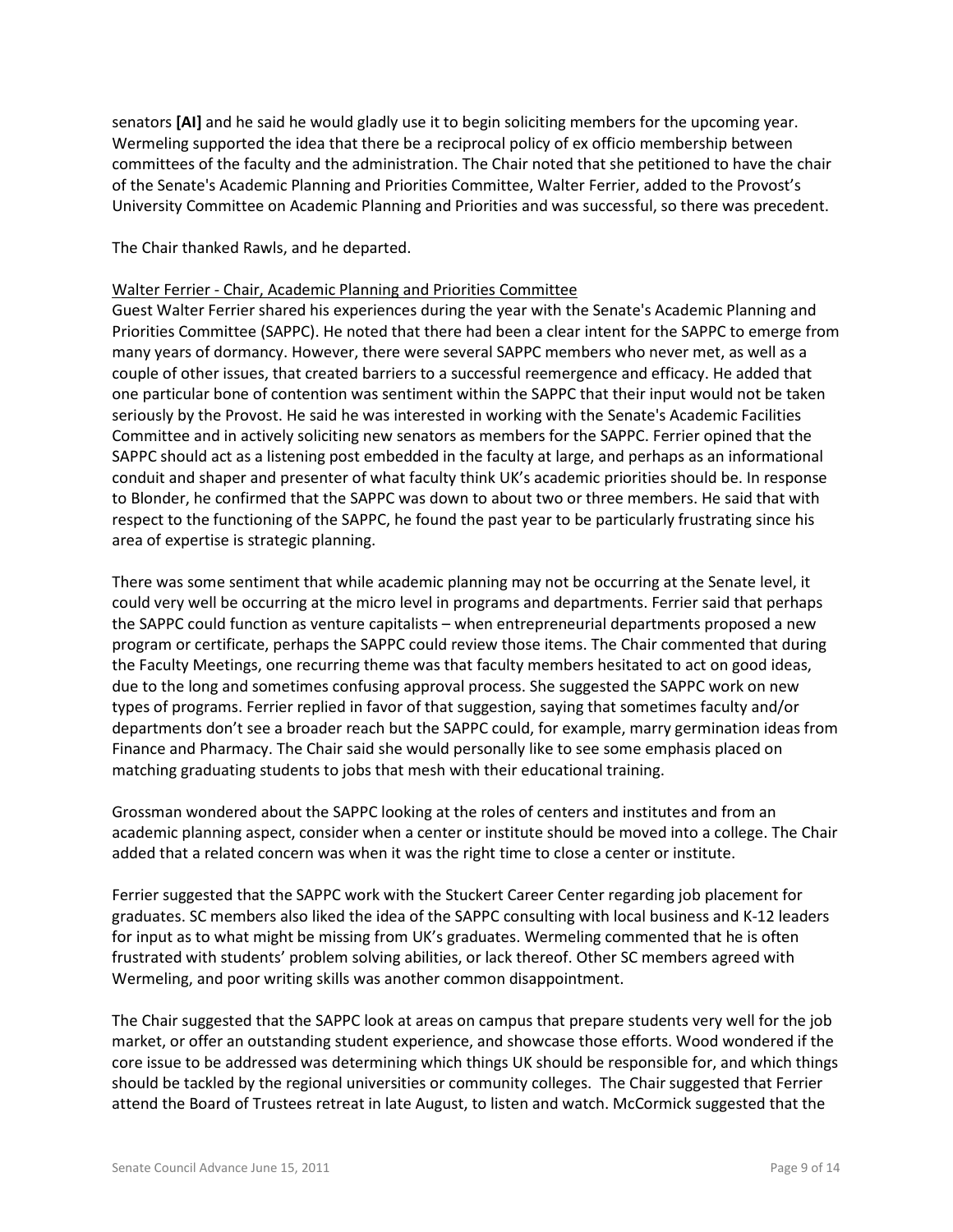SAPPC look into remediation at UK and associated costs, as well as how well UK is serving the Commonwealth. Peek suggested looking into building relationships between UK and the community colleges. Those present commented that there was a unique opportunity to meet with a variety of newly-placed leaders: new Fayette County schools superintendent; new UK president; new Lexington mayor; and new president of the Council on Postsecondary Education.

Wermeling suggested that the SAPPC also look into meeting with the individuals running the local magnet schools; he opined that they held a lot of sway over their students' decisions on where to go to college.

The Chair suggested that Ferrier write up a possible charge for the SAPPC and share it with the SC for revisions, saying that she did not want to create a top-down charge for the SAPPC. Mrs. Brothers said she would also send Ferrier a list of returning senators **[AI]** for him to use in soliciting SAPPC members for 2011-12.

## Davy Jones, Chair, Senate's Rules and Elections Committee

The Chair then turned to Guest Davy Jones, chair of the Senate's Rules and Elections Committee (SREC). Jones explained that the SREC had a few things on its radar.

There is talk of possible closings or mergers of departments and centers, but there is nothing in UK's regulations or rules about how the transfer of faculty takes place, nor about how the tenure and promotion process is affected for a faculty member whose home unit has changed. Jones asked and received from input from the Senate's Advisory Committee on Appointment, Promotion and Tenure (SACAPT, comprised of the chairs of the area committees) into the promotion/tenure aspect. The Senate's Advisory Committee on Promotion and Tenure (SACPT) is also looking at the issue.

Next, the *Governing Regulations* state that college and departmental rules must be assessed for consistency with higher level rules, including the *Senate Rules* (*SR*). Associate Provost for Faculty Affairs Heidi Anderson is doing the review of college and departmental rules, but is hesitant to check them for consistency with the *SR*. Jones said that he is working with her on a template for expeditiously checking if a college's or department's rules are consistent with the *SR*.

Grossman very briefly recapped the earlier discussion on faculty councils, and wondered if each college's set of rules ought to include language on the college's faculty council. After a bit of discussion, Jones reported that there are various places in the *GRs*, *ARs* and *SRs* that state a dean will consult with the college's faculty council. Grossman commented that the requirement that a faculty council exist within a college was explicit, but the role of a faculty council was not clear. Jones replied that Associate Provost for Faculty Affairs Anderson was also working with him on developing a template guide on that aspect.

Another related issue the SREC is dealing with pertains to language in the *SR* about "significant reduction" of units, programs, etc. The problem is that "significant" is not defined anywhere, and words like "review" and "evaluate" are used In various college rules documents, but sometimes there is no clear statement on who in the college makes final college-level decision on the given aspect. Associate Provost for Faculty Affairs Anderson is also working with Jones on that issue. Section 3 of the *SR, which*  deals with proposals to establish or change academic programs and/or establish or change educational units that house academic programs, has not been revised since the omnibus *GR* changes in 2005. Hence, the procedures and criteria in Section 3 of the SR do not reflect the current *GR* policy that the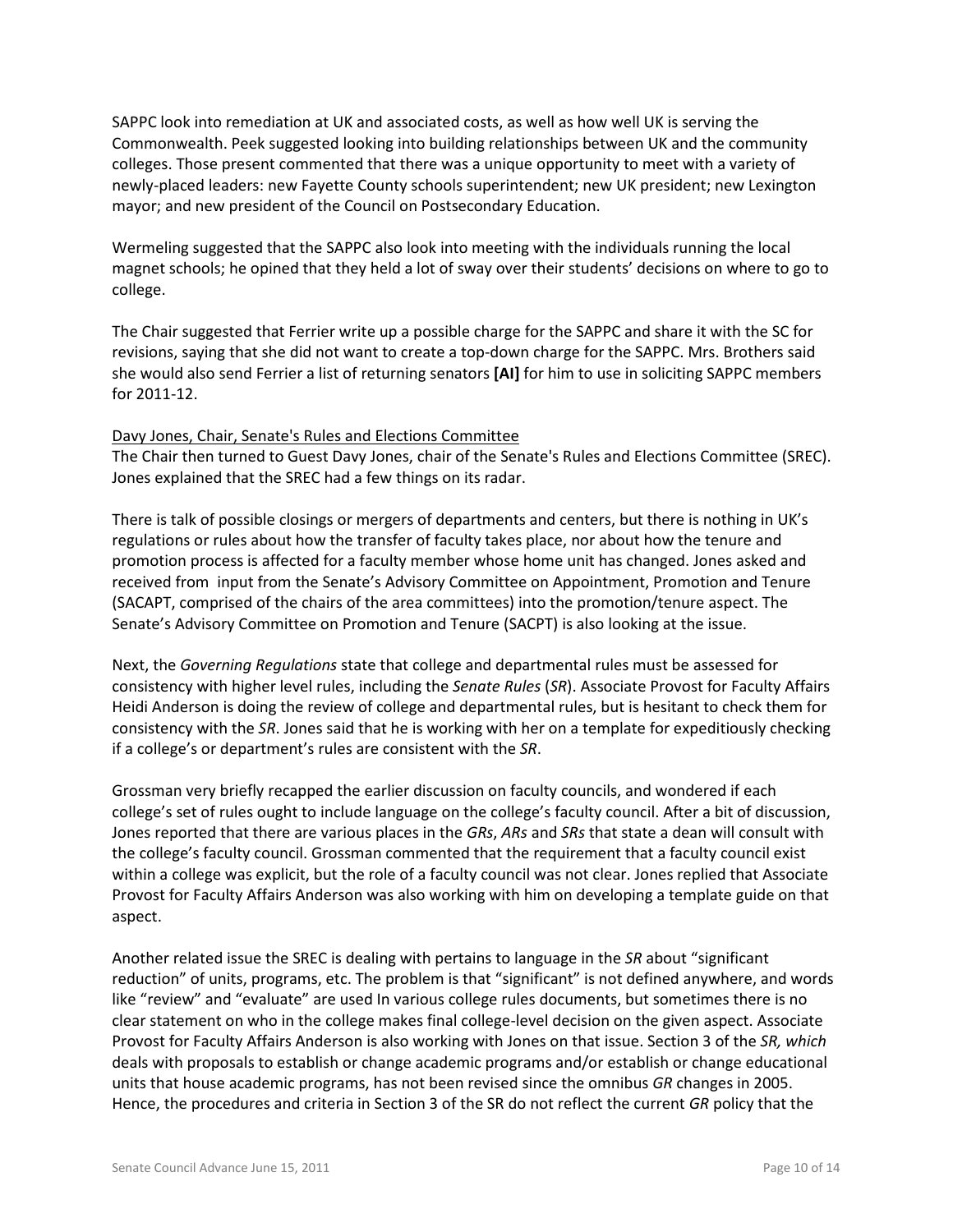Senate has University-level approval authority over academic merit of academic programs, but only has an advisory vote on non-academic merit of infrastructure proposals to establish, change or abolish educational units.

Finally, the SREC, in conjunction with the Senate's Research Committee (SRC), the Senate's Academic Organization and Structure Committee (SAOSC), and the Senate's Academic Programs Committee (SAPC), have been working on updating Section 3 of the *SR*, for the above considerations, including the issue of interdisciplinary research centers and the kinds of education (that is other than courses and degree programs) that goes on in those centers.

### Tom Kelly, Chair, Senate's Research Committee (SRC)

Kelly explained that the SRC had been looking at what the criteria should be for educational activities in multidisciplinary research centers (MDRCs). He said the SRC had boiled the issue down to one rather simple question: Should UK sponsor research activities that do not have an inherent educational benefit? For example, if national security research was being conducted, it was unlikely that the results could be shared. He thought it might be a policy issue to be addressed at the university level. Kelly added that the SRC believed that research should be educational, or should not be conducted at UK.

If one assumes that statement, then Kelly opined the SRC would assert that if one looks at the GRs associated with MDRC being designed specifically for research, then the Senate does not really need to see (in proposals for MDRCs) what the formal policies of the MDRC on its educational activities will be – it will inherently boil up from the educational benefits of research. That is not true at the post-doctoral level, though, i.e., the SRC supports the Senate having some guidelines for postdoctoral educational programs. For the specific "new MDRC with external funding" proposal moving through the approval process, the issue is how beneficial the research will be educationally, and that should be the criteria on which it is evaluated.

In response to a question from Wood, Jones explained that the *SR* in Section 3 has a subsection about proposing new degree programs or courses, but there is a hole In Section 3 in regard to proposals for new educational units, including new MDRCs – if an MDRC does not offer a course or degree, but will be educating post-doctoral students and fellows, what does the Senate need to see in the proposal to assess that there is an educational program going on that requires its own incubator, instead of living within a department or college? There are two categories of MDRC – educational and administrative, and SC members were discussing the educational type of MDRC.

It was understood that the various Senate committees working on this issue of updating *SR* Section 3 will be proposing some language in the fall on which the SC and Senate can deliberate.

#### Dan Wermeling, Chair, Senate's Academic Programs Committee (SAPC)

Wermeling shared that when the SAPC reviewed a recent [as-yet unapproved] proposal for an MDRC, the proposal was reviewed as would any other, and the SAPC simply noted what was missing. He said that the proposal discussed educational delivery, but did not describe in detail what educational activities would be involved, making it difficult to assess the effectiveness of the educational content. Wermeling opined that having an application or form of some sort would be helpful, so that everyone knows exactly what is needed in a proposal for a new educational MDRC.

SC members agreed that the pending proposal should be vetted as thoroughly as possible in the fall, and not wait until formal language is approved by the Senate, whenever that may be.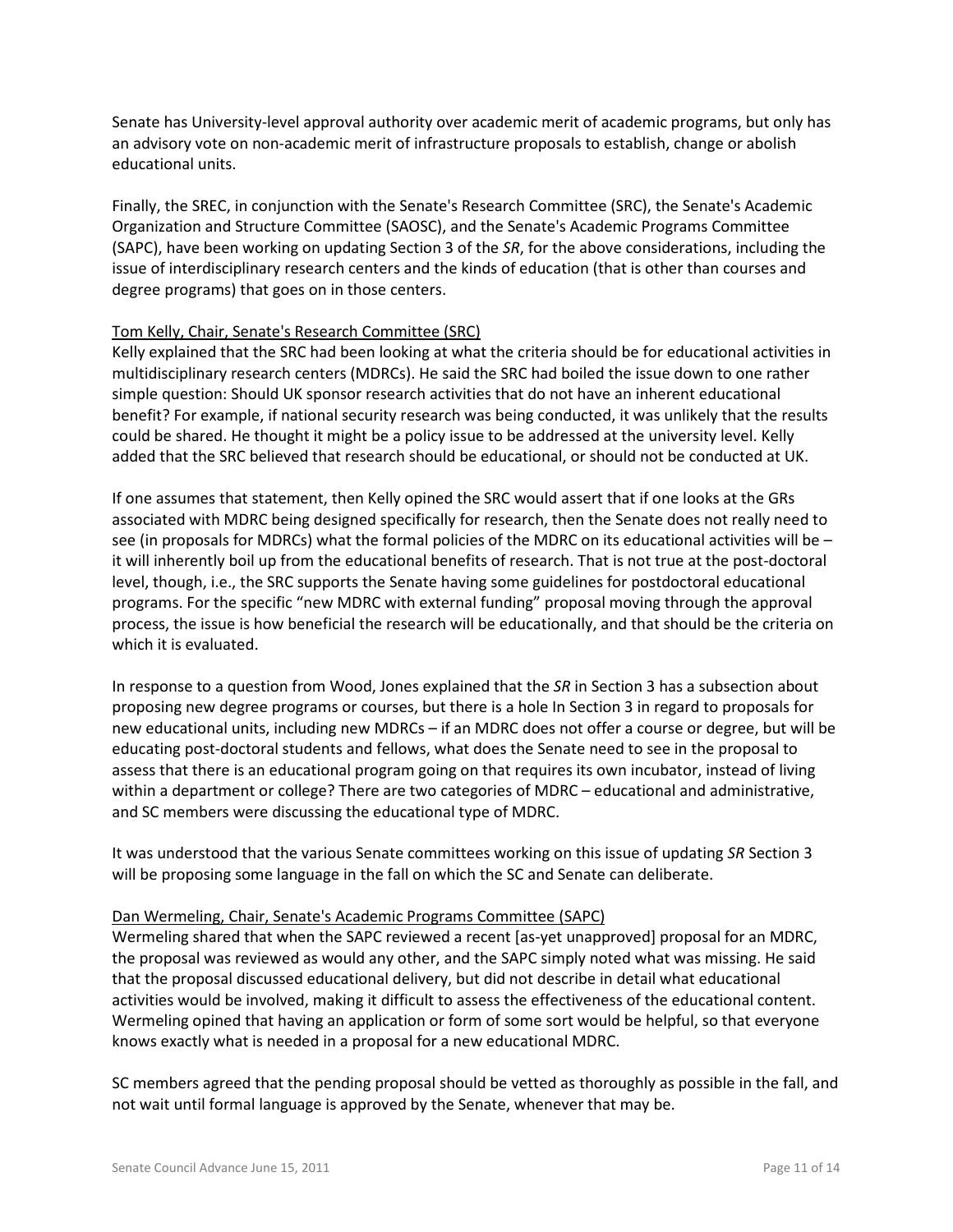SC members discussed the various aspects of MDRCs, and the Chair commented that some sort of decision should be made, since the scheduled time for adjournment had since passed. There was continued discussion, primarily between Wood and Jones, about whether the educational activity surrounding post-doctoral students and fellows to be conducted in newly proposed MDRCs was something the Senate needed to specifically examine and approve when the Senate receives proposals for new MDRCs. There was a sense among SC members that the discussion was not over, and also needed input from senators. Jones reiterated that to the extent that the academic merit of postdoctoral educational programs of MDRCs needs a University-level assessment of academic merit, the BoT in its 2005 changes to the GRs placed this responsibility with the University Senate. Jones said that the Senate must be the body deciding on educational criteria, not an administrator.

The meeting was adjourned about 3:20. [The Action Items are a part of the minutes, and are at the end.]

Respectfully submitted by Hollie I. Swanson, Senate Council Chair

SC members present: Blonder, Grossman, Kelly, McCormick, Peek, Steiner, Swanson, Wermeling and Yanarella.

Invited guests present: Walter Ferrier, Davy Jones, John Rawls and Connie Wood.

| #   | V          | <b>Item</b>                                                                                                                                                                                                          | <b>Responsibility</b>          | Completed             |
|-----|------------|----------------------------------------------------------------------------------------------------------------------------------------------------------------------------------------------------------------------|--------------------------------|-----------------------|
| 5.  |            | SC subset to examine and revise the description of the administrative<br>coordinator's job duties with a view towards increasing compensation. (7/14/10)                                                             | Grossman,<br>Chair             |                       |
| 20. |            | Charge Senate's Academic Programs Committee with creating processes for<br>substantive change issues (teach-out, contractual/consortium process, off-<br>campus sites, how to reopen a suspended program). (8/23/10) | <b>SC</b>                      |                       |
| 31. |            | Ask the Provost to submit a statement of financial and administrative feasibility<br>for proposals prior to the proposals being sent to cmte. $(10/4/10)$                                                            | Document<br>Handling<br>System |                       |
| 40. |            | Draft changes to Senate Rule language on Senate meeting attendance policies<br>for review by SC. (8/30/10 & 11/15/10)                                                                                                | Chair, Steiner                 |                       |
| 42. |            | Discuss with the Provost the method of allocating resources from distance<br>learning courses. (11/15/10)                                                                                                            | Chair                          |                       |
| 44. |            | Create ad hoc committee (perhaps with VPR and Provost) to look at what<br>constitutes an administrative or an educational unit, and if there is a continuum<br>or a sharp difference. (11/22/10; 12/6/10)            | Chair, SC                      |                       |
| 46. | $\sqrt{ }$ | Discuss election of officers, specifically who is eligible to cast votes. (12/6/10);<br>Solicit opinions from the Senate. (2/28/11)                                                                                  | <b>SC</b>                      | 1st reading<br>5/2011 |

Prepared by Sheila Brothers on Wednesday, July 27, 2011.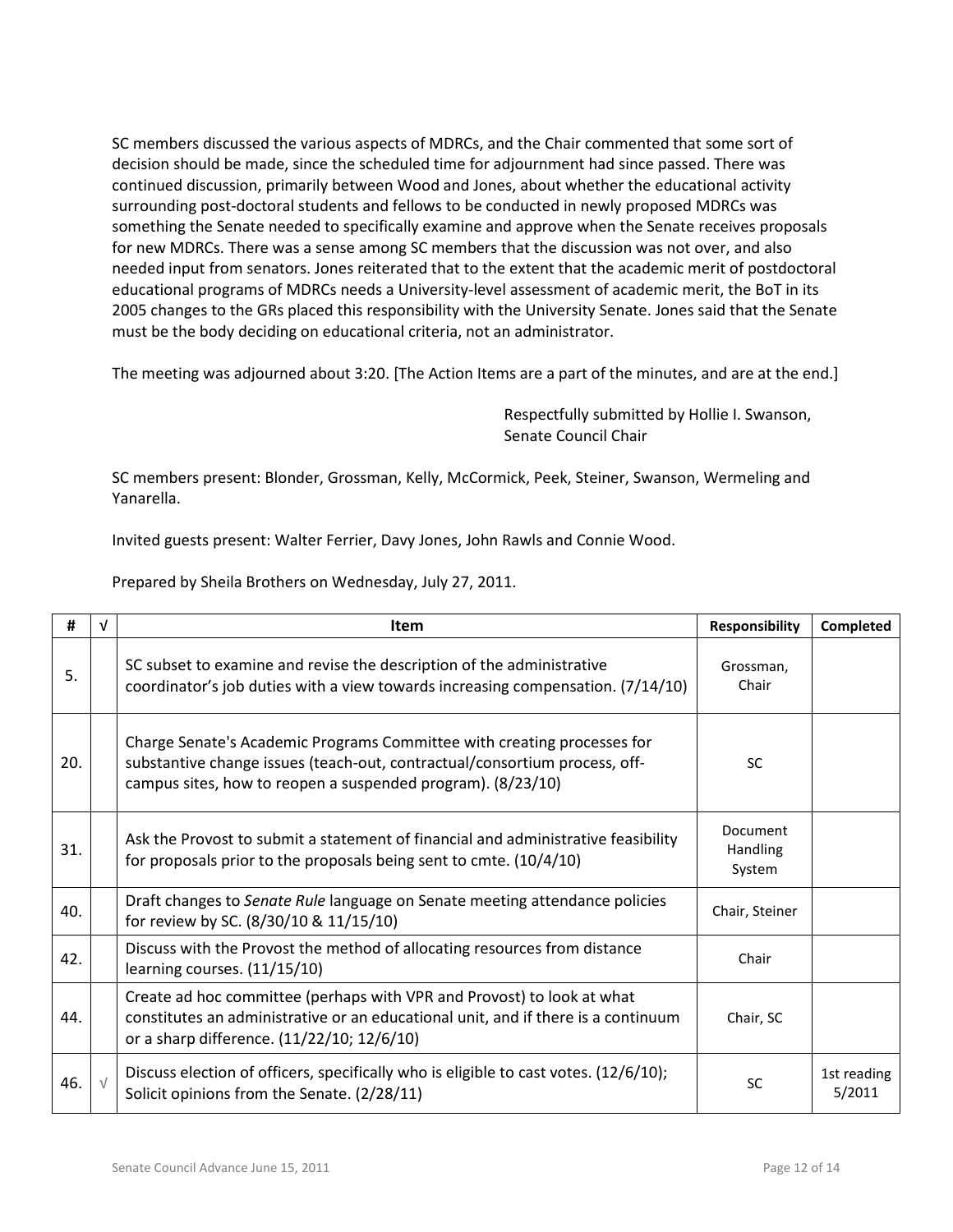| 48. | Create a charge for a committee to review DL courses. (12/6/10) - ROLLED INTO<br>[AI] 74.                                                                                                                                  | Chair, SC     | 06/2011 |
|-----|----------------------------------------------------------------------------------------------------------------------------------------------------------------------------------------------------------------------------|---------------|---------|
| 53. | Investigate "Quality Matters" WRT distance learning courses. (1/10/11)                                                                                                                                                     | <b>SC</b>     |         |
| 57. | Look into creating a Senate committee on assessment. (1/31/11)                                                                                                                                                             | <b>SC</b>     |         |
| 60. | Deliberate during summer retreat(s) on what the SC's strategic vision is for<br>academic facilities. (1/31/11)                                                                                                             | <b>SC</b>     |         |
| 62. | Determine how to address the issue of the proportionate representation of<br>appointed Board of Trustees members. (2/7/11)                                                                                                 | SC            |         |
| 63. | Invite UofL employment ombud to SC meeting after joint ombud cmte visits the<br>University of Cincinnati. (2/21/11)                                                                                                        | Mrs. Brothers |         |
| 66. | Invite Associate Provost for Undergrad Ed to offer "State of Undergraduate<br>Education" address to Senate. (2/21/11)                                                                                                      |               |         |
| 67. | Invite Associate Provost for Academic Affairs about distance learning courses.<br>(2/21/2011)                                                                                                                              | Mrs. Brothers |         |
| 69. | Develop metrics for faculty input into president's performance during summer<br>retreats. (4/4/11) ROLLED INTO [AI] 76                                                                                                     | SC            |         |
| 70. | Offer ideas on the presidential search process, from the faculty perspective.<br>(4/18/11)                                                                                                                                 | SC            |         |
| 71. | Invite Dean Kornbluh et al to present "A&S Wired" to the Senate in fall 2011.<br>(5/2/11)                                                                                                                                  | Mrs. Brothers |         |
| 72. | Discuss status of department chairs and directors of interdisciplinary centers<br>during the August Advance. (6/15/11)                                                                                                     | SC            |         |
| 73. | Ask each college dean's office to submit information about their faculty council,<br>as part of the SACS reaccreditation effort. (6/15/11)                                                                                 | Chair         |         |
| 74. | Form an ad hoc committee charged with formulating a document describing<br>best practices regarding distance learning practices, with membership of said<br>cmte in the purview of the Chair. (6/15/11)                    | Chair         |         |
| 75. | Invite director of Planning and Institutional Effectiveness to August "Advance."<br>(6/15/11)                                                                                                                              | Mrs. Brothers |         |
| 76. | Develop metrics for faculty input into president's performance during August<br>Advance. (6/15/11)                                                                                                                         | SC            |         |
| 77. | Create checklist describing most common problems encountered during reviews<br>of curricular proposals and disseminate to colleges. (6/15/11)                                                                              | Mrs. Brothers |         |
| 78. | Contact deans and academic council chairs to let them know that<br>incomplete/incorrect curricular approval forms will be returned (with detail on<br>the problems) to the previous academic council for fixing. (6/15/11) | Chair         |         |
| 79. | Schedule meeting for Chair to go over curricular approval issues with Provost<br>and offer update on document handling system. (6/15/11)                                                                                   | Mrs. Brothers |         |
| 80. | Meet with each college's faculty council in the fall, and also reinforce the<br>importance of identifying a senator to communicate with college faculty.<br>(6/15/11)                                                      | Chair         |         |